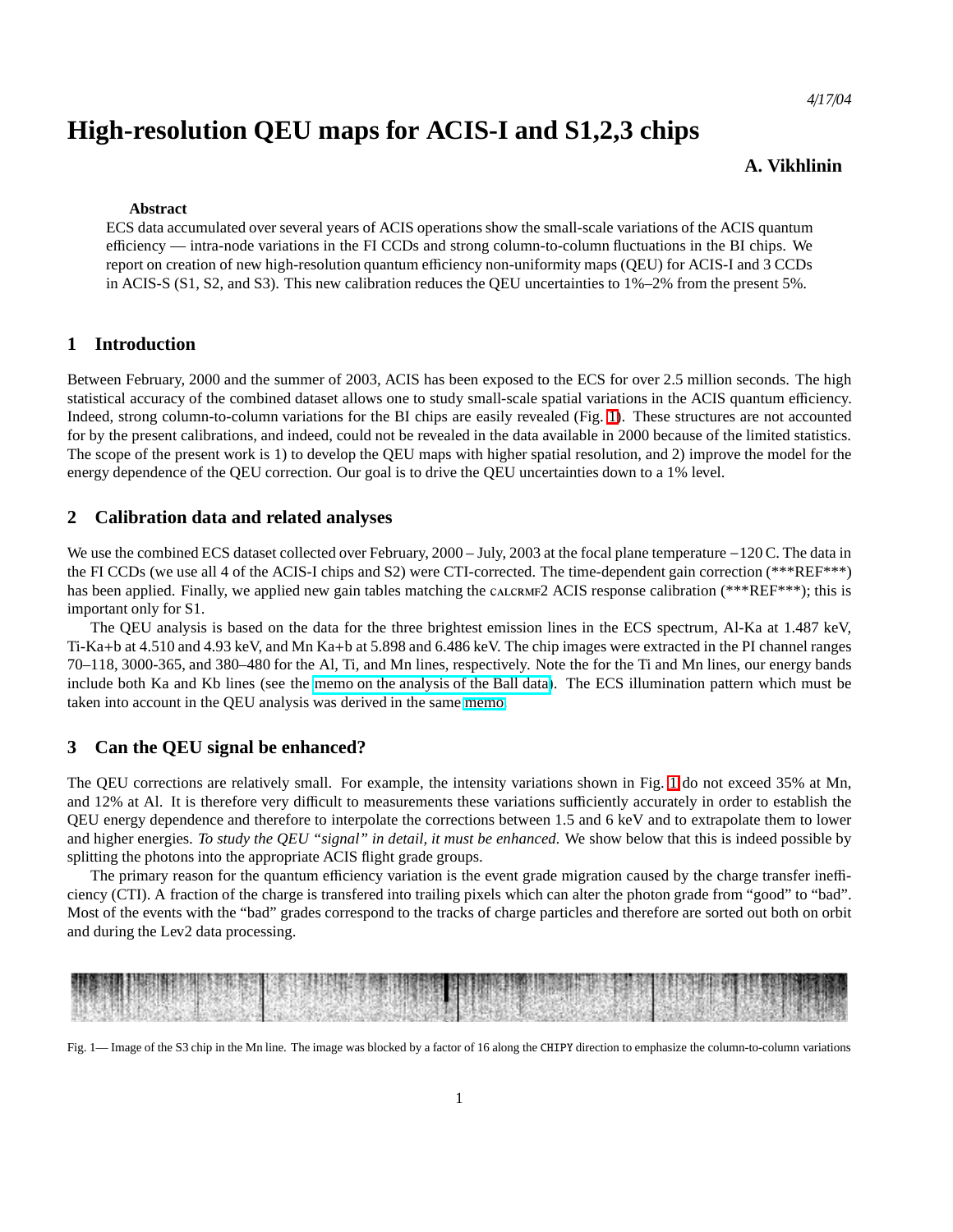

<span id="page-1-0"></span>Fig. 2— ACIS grade patterns. The "good" grades are shown in green. The events with grades 0, 8, 16, 64, 72, 80, 104, 208 are not altered or migrate into each other if the charge is added to the trailing pixels; this is a "good good" (GG) set. Events with grades 2, 10, 18, 11, and 22 migrate into the "bad" grades because of the CTI; this is a "bad good" () set. Other "good" grades (12, 17, 34, 130, 48, 136, 49, 140, 50, 138, 54, 139, 65, 68, 69, 76, 81, 108, 209, and 162) contain a negligible fraction  $(< 0.5\%)$  of the total flux.

The definition of the ACIS event grades is reproduced in Fig. [2.](#page-1-0) The "good" grades are shown in green. The good grades can be split into two main groups. Events with grades 0, 8, 16, 64, 72, 80, 104, 208 are not altered or migrate into each other if the charge is added to the trailing pixels. We call this a "good good" (GG) set. On the contrary, events with grades 2, 10, 18, 11, and 22 easily migrate into "bad" grades because of the CTI; we refer to this as a "bad good" (BG) set. Other good grades (12, 17, 34, 130, 48, 136, 49, 140, 50, 138, 54, 139, 65, 68, 69, 76, 81, 108, 209, and 162) contain less then 0.5% of the total flux combined, and we discard them from the further analysis.

If the CTI is indeed the main reason for the quantum efficiency non-uniformities, *we expect that the QEU variations are almost absent in the* GG set and much enhanced in the BG set. The images of the S3 and S2 chips in the BG and GG grade sets dramatically confirm this expectation (Fig. [3,](#page-2-0) [4\)](#page-2-1). This suggests the the accurate QEU model can be developed with the following approach:

- 1. Derive QEU (both spatial and energy dependence) for the  $B_0$  set,  $QEU_{BG}(X, Y, E)$ .
- 2. Derive the fraction,  $f_{BG}$ , of the total flux in the  $BGS$  as a function of energy near the CCD readout where the QEU effects are small.
- 3. The final QEU model is obtained as

<span id="page-1-1"></span>
$$
QEU(X, Y, E) = 1 + f_{BG}(E) \times (QEU_{BG}(X, Y, E) - 1)
$$
\n
$$
(1)
$$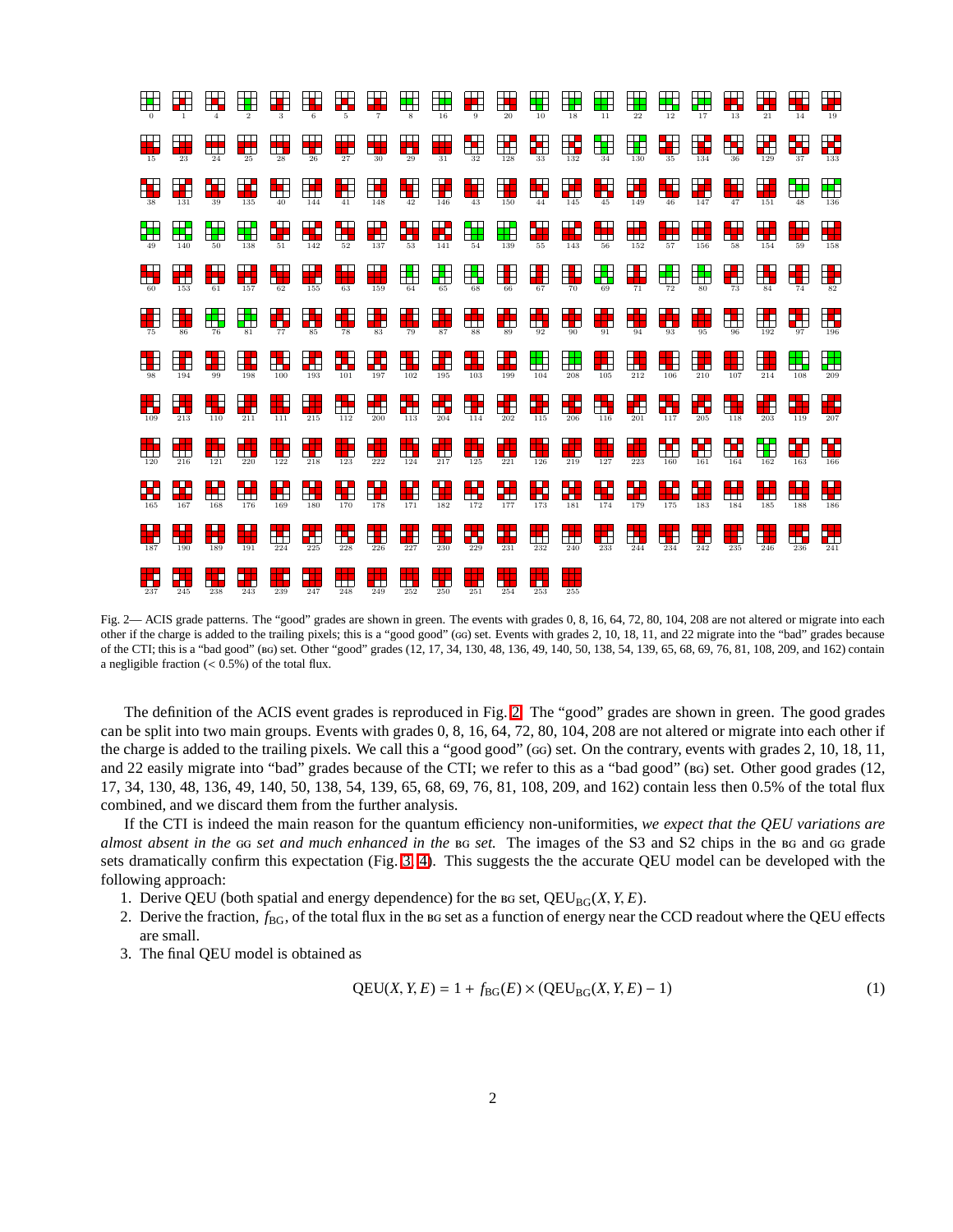

<span id="page-2-0"></span>Fig. 3— S3 images in the Al, Ti, and Mn lines in the three grade sets — all,  $\alpha$ , and  $\alpha$  (top to bottom in each panel). As in Fig. [1,](#page-0-0) the images have a 1 pix resolution in the *X* direction and are blocked by a factor of 16 in the *Y*-direction. A slight decrease in intensity at the bottom of the CCD visible in the Al and Mn GG images is caused by the ECS illumination pattern.



<span id="page-2-1"></span>Fig. 4— Same as Fig. [3](#page-2-0) but for the S2 chip. The images are blocked by a factor of 4 in the *X*-direction and by a factor of 32 in the *Y*-direction. Note that the QEU variations in the FI CCDs at  $T = -120$  C are small and become easily detectable only in the BG set.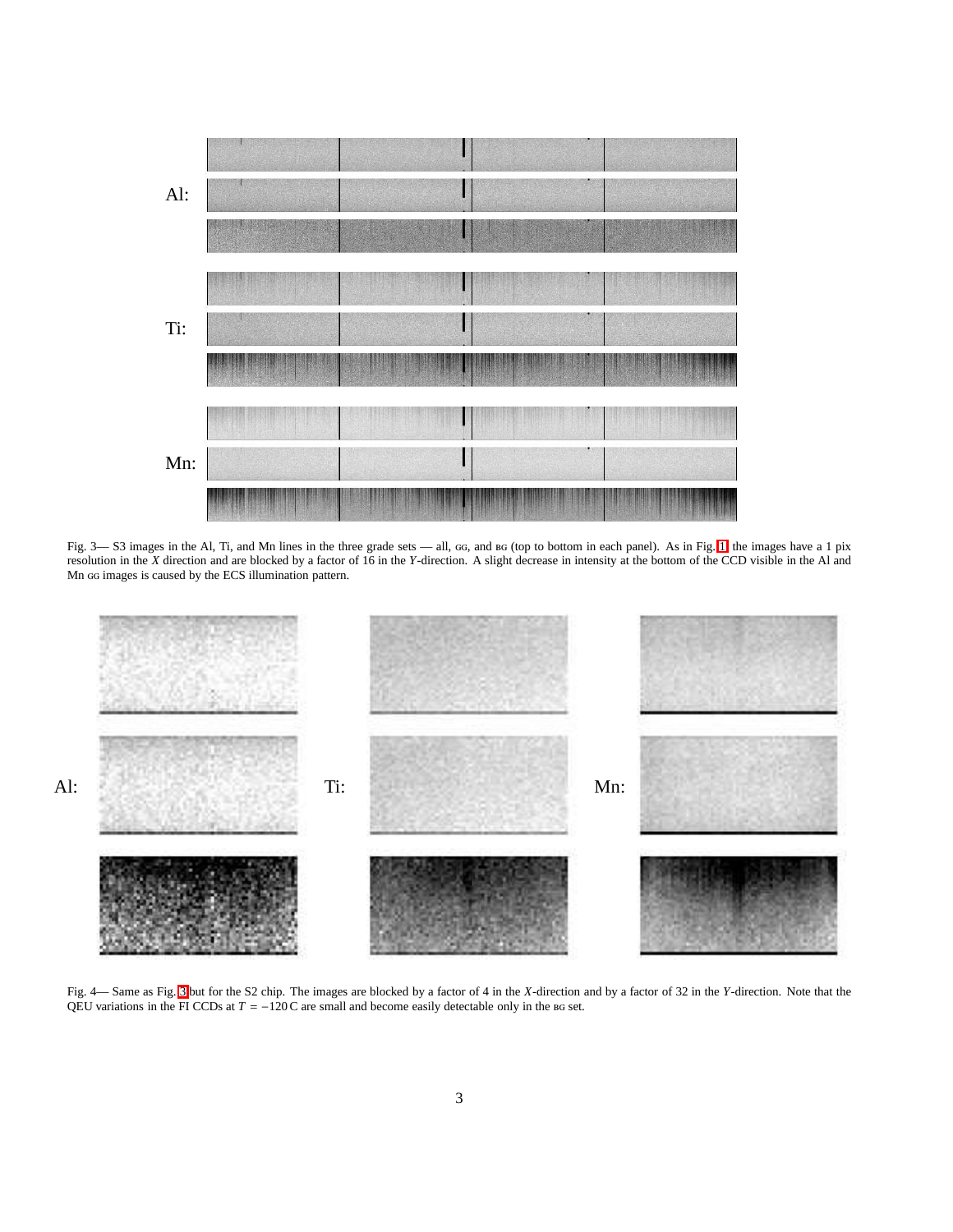

<span id="page-3-0"></span>Fig. 5— Projection of the S3 images in the Mn, Ti, and Al lines (black, blue, and red, respectively) along the CHIPX axis. For Mn, both the GG (open circles) and BG (filled circle) projections are shown. For Ti and Al, we show only the BG data. The ECS illumination pattern has been corrected in all cases. The solid blue and red lines show the scalings of the Mn profile to Ti and Al assuming that the flux loss is log  $f \propto E$ .

# **4 QEU for BI chips**

Below, we provide a detailed report on the derivation of the QEU calibration for the S3 chip. A similar analysis is used for the S1 chip; the differences are outlined in §[4.5.](#page-7-0)

#### <span id="page-3-2"></span>**4.1 Energy dependence:**  $QEU_{BG}(E)$

The general idea about the energy dependence of the BG QEU can be obtained from projection of the BG images along the CHIPX axis (Fig. [5\)](#page-3-0). The flux loss is clearly smaller towards lower energies. The following scaling provides an adequate description of the data

<span id="page-3-1"></span>
$$
\log(f) \propto E,\tag{2}
$$

where *f* is the observed intensity normalized to 1 near the CCD readout. The Mn projection scaled according to eq. [\(2\)](#page-3-1) to 1.487 and 4.510 keV is shown in Fig. [5](#page-3-0) by the red and blue lines, respectively. The agreement of the scaled profile is especially good for the Ti data. Note also that the  $\alpha$  projection for the Mn lines (open circles in Fig. [5\)](#page-3-0) is constant within  $\pm 1\%$ , within the measurement accuracy for the illumination pattern.

Additional tests for the energy dependence of the QEU can be made using the XRCF calibration. The S3 chip was uniformly illuminated by several monochromatic sources with in the 0.5–8 keV energy range. The BG and GG profiles from these measure-ments are shown in Fig. [6.](#page-4-0) At  $E = 2.116 \text{ keV}$  and above, there is an excellent agreement with the in-flight Mn profile scaled as in [\(2\)](#page-3-1). Below this energy (\*\*\* $P$ ROBABLY, BELOW THE SIK EDGE AT 1.837 KEV\*\*\*), there are increasingly strong deviations from the scaling. In fact, *the data are more consistent with the energy-independent correction for events for E* < 1.837 *keV*. However, even if this is neglected, the error in the final QEU is small. For example, the deviations for the  $B_6$  events at  $E = 0.525$  keV are approximately 9%; the fraction of such events in the total flux is 12%–14% (see §[4.3\)](#page-6-0); therefore the error in the final QEU is 1.1%–1.2%. At Al there are 3% residuals, while the fraction of the BG events at 1.487 keV is  $\leq 20\%$ , therefore such residuals result in less than 1% inaccuracies of the final QEU calibration. This is a good example of why splitting the photons into and  $\alpha$  events helps to greatly improve the QEU calibration accuracy.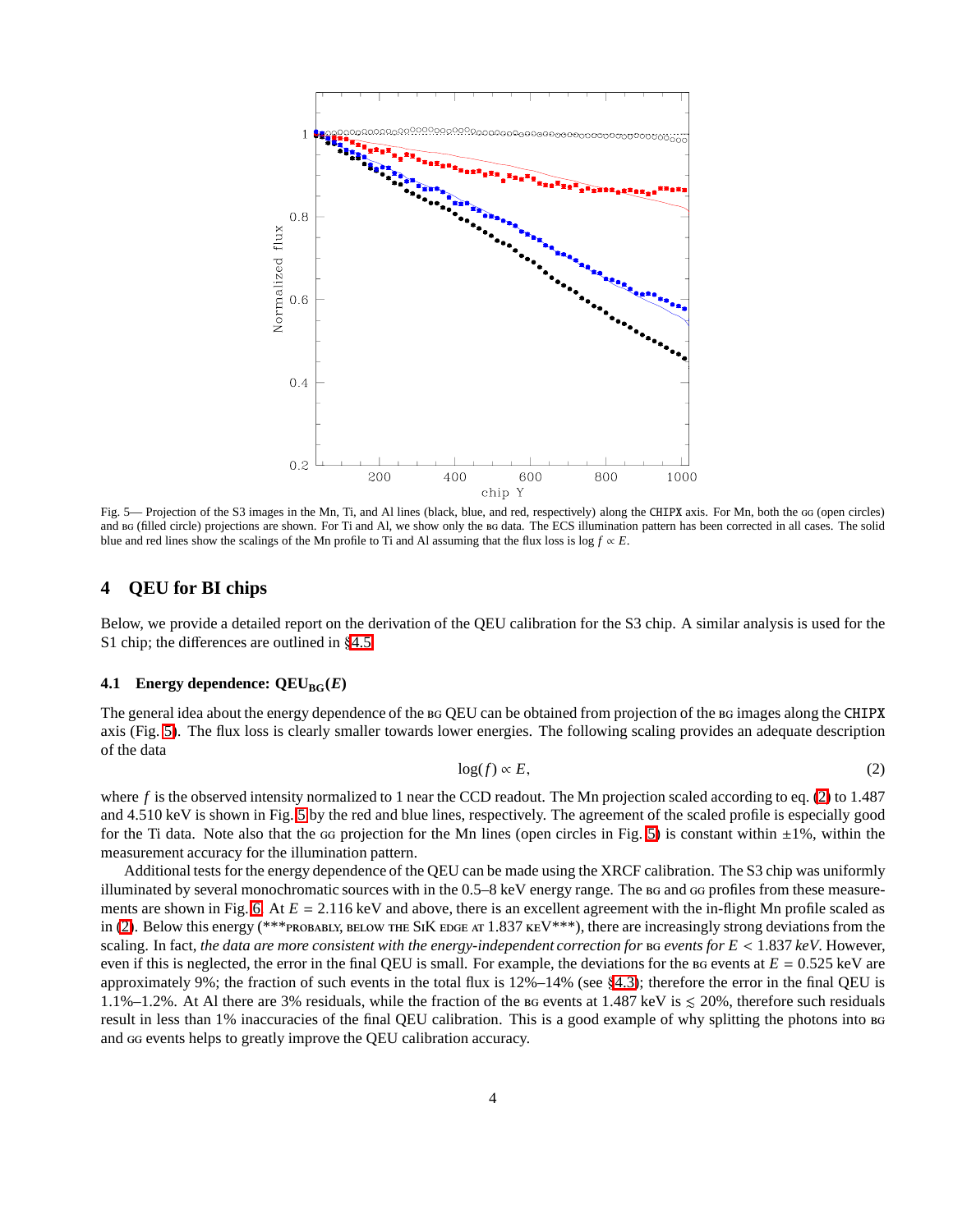

<span id="page-4-0"></span>Fig. 6— Projection of the S3 images from the Phase-I calibration at the XRCF. Each plot shows projections for BG and GG events (filled and open circles, respectively). The blue lines show correction for the BG fluxes expected from the inflight Mn data (Fig. [5\)](#page-3-0). The dotted line is the Mn pofile from Fig. [5](#page-3-0) scaled by eq. [\(2\)](#page-3-1); the solid line is the projection of the scaled correction map (see §[4.4\)](#page-6-1).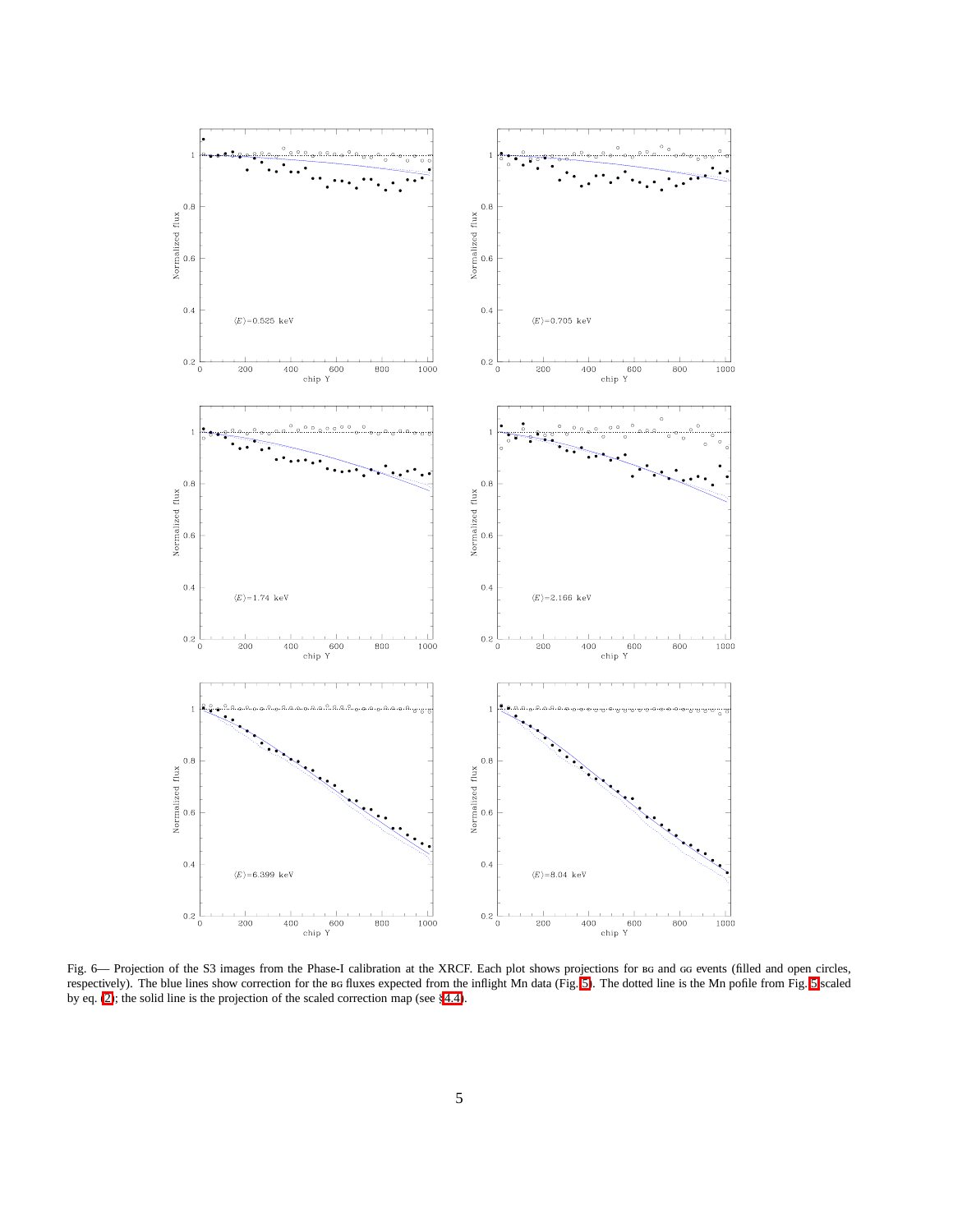

<span id="page-5-0"></span>Fig. 7— Fits to the Mn BG data in the 9 consecutive CCD columns in S3 (CHIPX = 970 – 979). The Mn, Ti, and Al data are shown by black, blue, and red histograms, respectively. The 4-th order polynomial fit is to the Mn data only (black line); it is scaled using eq. [\(2\)](#page-3-1) to Ti and Al (blue and red lines, respectively).

It has been verified that eq. [\(2\)](#page-3-1) also describes the scaling of the flux loss for the individual CCD columns (see Fig. [7](#page-5-0) below). Therefore, we will use this relation for the QEU energy dependence in the BI CCDs. \*\*\* ANY PHYSICAL EXPLANATION FOR THIS scaling?\*\*\*

# <span id="page-5-1"></span>**4.2** Spatial dependence:  $QEU_{BG}(X, Y)$  for Mn

Results of §[4.1](#page-3-2) suggest that the QEU calibration at Mn can be reliably scaled to other energies using eq. [\(2\)](#page-3-1). The Mn line is the brightest in the ECS spectrum and has the strongest QEU signal. Therefore, the QEU at Mn can be easily calibrated with a high spatial resolution — in fact, on the column-by-column basis.

We use the following procedure:

1. The BG intensity profile is extracted in each CCD column for the Al, Ti, and Mn lines.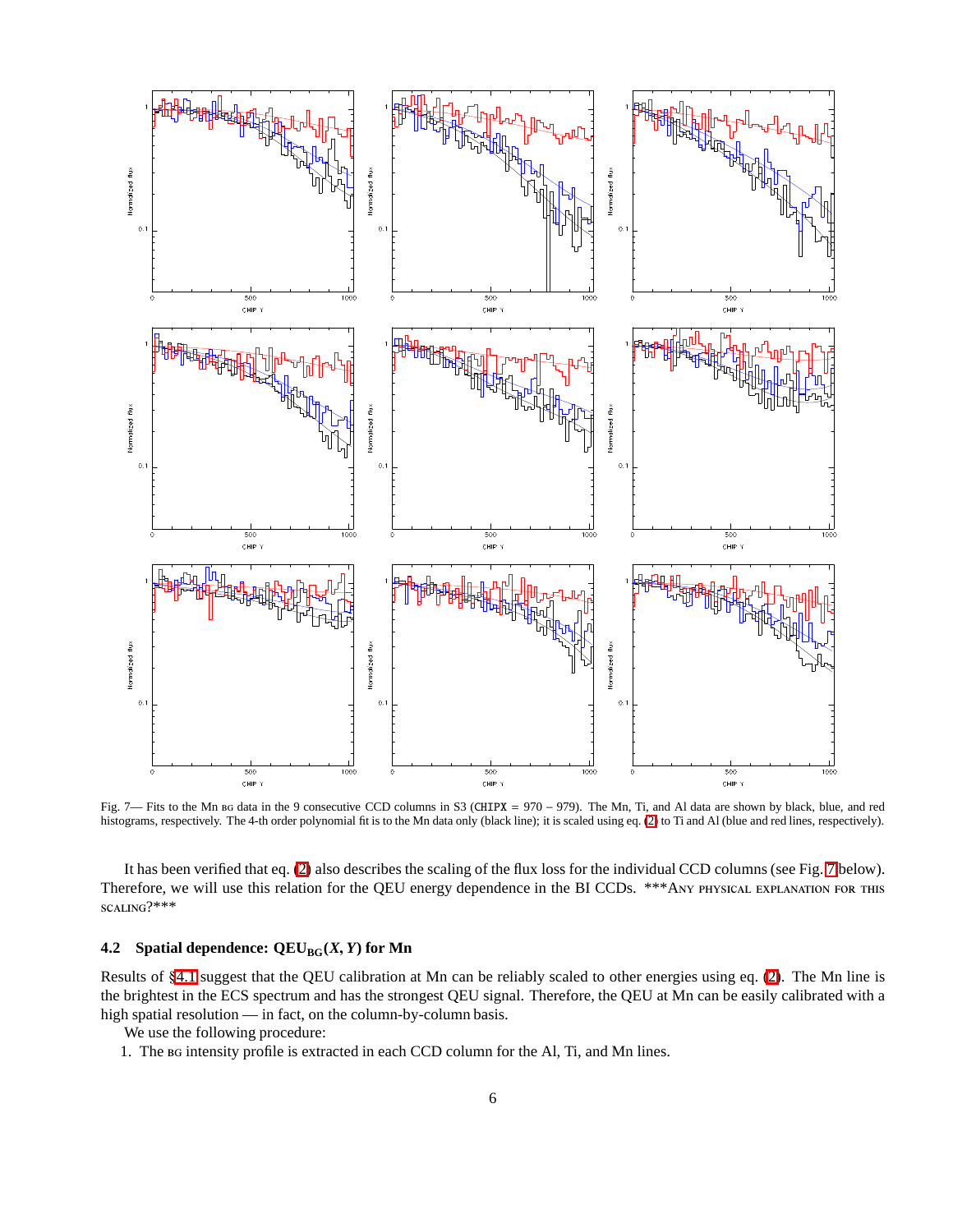

<span id="page-6-3"></span>Fig. 8— The fraction of the BG events in the total flux as a function of energy. The data are for ECS and XRCF (black and blue filled circles), E0102 (red circles), and G21.5 and A1795 (open blue and red circles). The solid line shows the fit from eq. [\(3\)](#page-6-2). The dotted line is from the *04*/*02*/*04* version.

- 2. The profiles are "flat-fielded" using the ECS illumination pattern and blocked into bins of 16 CCD pixels each.
- 3. The profiles are normalized to 1 near the readout by dividing by the average intensity in the CHIPY range 16–96.
- 4. Logarithm of intensity as a function of CHIPY is fit to the Chebyshev polynomials of the 4-th order. The fit is restricted to reach 1 at the CCD readout by replacing the data point at  $y = 0$  by  $log(I) = 0$  with a small errorbar. Note that only the Mn data are used in the fit. We use the Al and Ti intensity profiles only to control the energy scaling given by eq. [\(2\)](#page-3-1).
- 5. Exponent of the Chebyshev fit is used as the *Y*-dependence of the QEU<sub>BG</sub> in each CCD column.

The fits for the 9 consecutive CCD columns (CHIPX =  $970 - 979$ ) are shown in Fig. [7.](#page-5-0) Note that the scaling of Mn fits to Ti and Al (blue and red solid lines, respectively) works fine even for very different amplitudes of the the flux loss at Mn.

## <span id="page-6-0"></span>**4.3** Energy dependence of the BG fraction:  $f_{BG}(E)$

The final ingredient of our QEU model is the energy dependence of the fraction of BG events in the total flux. We derive this ratio directly from the data using 1) ECS data at 1.5, 4.5, and 5.9 keV, 2) XRCF measurements at 0.525, 0.705, 1.740, 2.166, 6.399, and 8.040 keV, 3) calibration observation of E0102 with most photons at *E* = 0.62 and 0.94 keV, 4 ) observations of the cluster A1795 and SNR G21.5 near the S3 readout (bright continuum spectra in the 0.5–6 keV range). The results are shown in Fig. [8.](#page-6-3) The BG fraction in the total flux increases with energy; the data are well-fit by the relation

$$
f_{BG}(E) = 0.32 \times \left(1 - 0.45 (0.5/E)^{0.5}\right) \qquad \text{for } E < 1.837 \text{ keV}
$$
  
\n
$$
f_{BG}(E) = 0.315 \times \left(1 - 0.0225 (E - 1.837)^{1.25}\right) \qquad \text{for } E > 1.837 \text{ keV}
$$
\n(3)

<span id="page-6-2"></span>shown by the solid line in Fig. [8.](#page-6-3)

#### <span id="page-6-1"></span>**4.4 Bringing all pieces together**

<span id="page-6-4"></span>Using the QEU factorization from eq.  $(1)$  and eq.  $(2)$ – $(3)$ , we can write the QEU for the S3 chip as

$$
QEU_{S3}(X, Y, E) = 1 + 0.34 \times \left(1 - 0.5 (0.67/E)^{0.5}\right) \times \left(\left(QEU_{BG, Mn}(X, Y)\right)^{E/5.90} - 1\right),\tag{4}
$$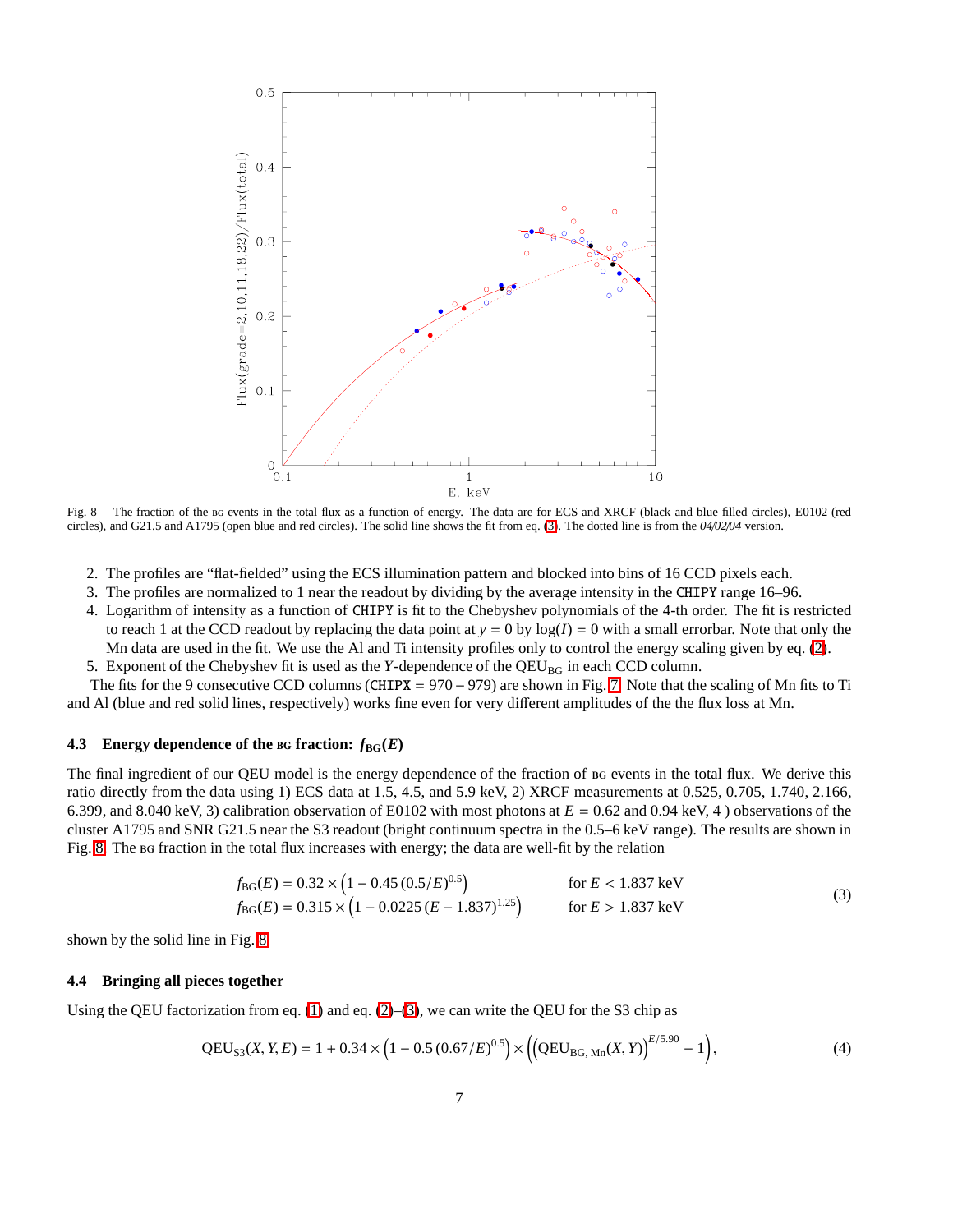where  $QEU_{BG, Mn}(X, Y)$  is the map with 1-column resolution derived in §[4.2.](#page-5-1)

The test of the new QEU calibration is shown in Fig. [9.](#page-8-0) The residual QEU uncertainties are reduced from typical  $\pm 5\%$ variations with the current CALDB to  $\pm 1\%$ .

# <span id="page-7-0"></span>**4.5 QEU for S1 chip**

The derivation of QEU for the S1 chip follows a similar route with some modifications outlined below.

#### *4.5.1 Illumination pattern*

Using the spatial distribution of the GG events we verified that the S4–S2 illumination pattern is still mostly OK in S1 for the Al and Mn but not Ti lines. However, to reduce the illumination uncertainties, we flat-fielded the BG data using the GG images.

#### *4.5.2 Serial CTI*

The S1 chip appears to have a much stronger serial CTI than S3. This leads to strong intensity variations near the readout (Fig. [10\)](#page-9-0) and therefore, we no longer can normalize the QEU to 1 at  $Y = 0$  in each column. Instead, we normalize the QEU to 1 in the region with the highest Mn line flux, CHIPX =  $258 - 273$ , CHIPY =  $16 - 112$ .

#### *4.5.3 fBG***(***E***)**

<span id="page-7-1"></span>The fraction of  $\text{B}$  be events in S1 was derived identically to that in S3 (§[4.3\)](#page-6-0). The data from ECS and E0102 shown in Fig. [11](#page-9-1) is well-fit by the functional form  $(3)$ :

$$
f_{BG}(E) = 0.21 \times (1 - 0.45 (0.5/E)^{0.5}) \qquad \text{for } E < 1.837 \text{ keV}
$$
  
\n
$$
f_{BG}(E) = 0.22 \times (1 - 0.045 (E - 1.837)^{1.25}) \qquad \text{for } E > 1.837 \text{ keV}
$$
\n(5)

(solid line in Fig. [11\)](#page-9-1).

## *4.5.4 Test*

The tests of the new QEU model for S1 are shown in Fig. [12.](#page-10-0) The accuracy is worth compared to S3 (there are residual 3–5% variations), but still significantly better than with the old CALDB data.

# **5 QEU for FI chips**

## **5.1** Energy dependence of  $QEU_{BG}$

The FI chips shows a very different energy dependence of the flux in the BG event set. Projections of the observed intensities in I0 are shown in Fig. [13.](#page-11-0) Clearly, *the loss of the photons in the FI CCDs is energy-independent*,

$$
QUEBG,FI(E) = const.
$$
\n(6)

The observed profile is very flat for the  $\alpha$  events except for the highest CHIPY's. The residuals reach 2% at CHIPY = 1024. One expects, in principle, an energy-independent trend with CHIPY because of the cosmic-ray induced dead-area. The CHIPaveraged dead area is  $\approx 3.9\%$  (REF TO YUSAF's MEMO). It is expected that it is  $\approx 1.5$  smaller at the readout than at large CHIPY's because the cosmic rays also hit the frame store area. The expected trend is illustrated by the dashed line in Fig. [13.](#page-11-0) There is no obvious indication for the expected trend in the data, but the discrepancy is probably within the the accuracy of the illumination pattern measurement.

## **5.2** Spatial dependence of  $QEU_{BG}(X, Y)$

The spatial dependence of the QEU is derived using the same procedure as that for the S3 chip (§[4.2\)](#page-5-1). The only difference is that we use a 4-column resolution in the CHIPX direction because no obvious column-to-column variations are observed, and the fit uses a 2-nd order polynomial for flux instead of the 4-th order polynomial for log(flux).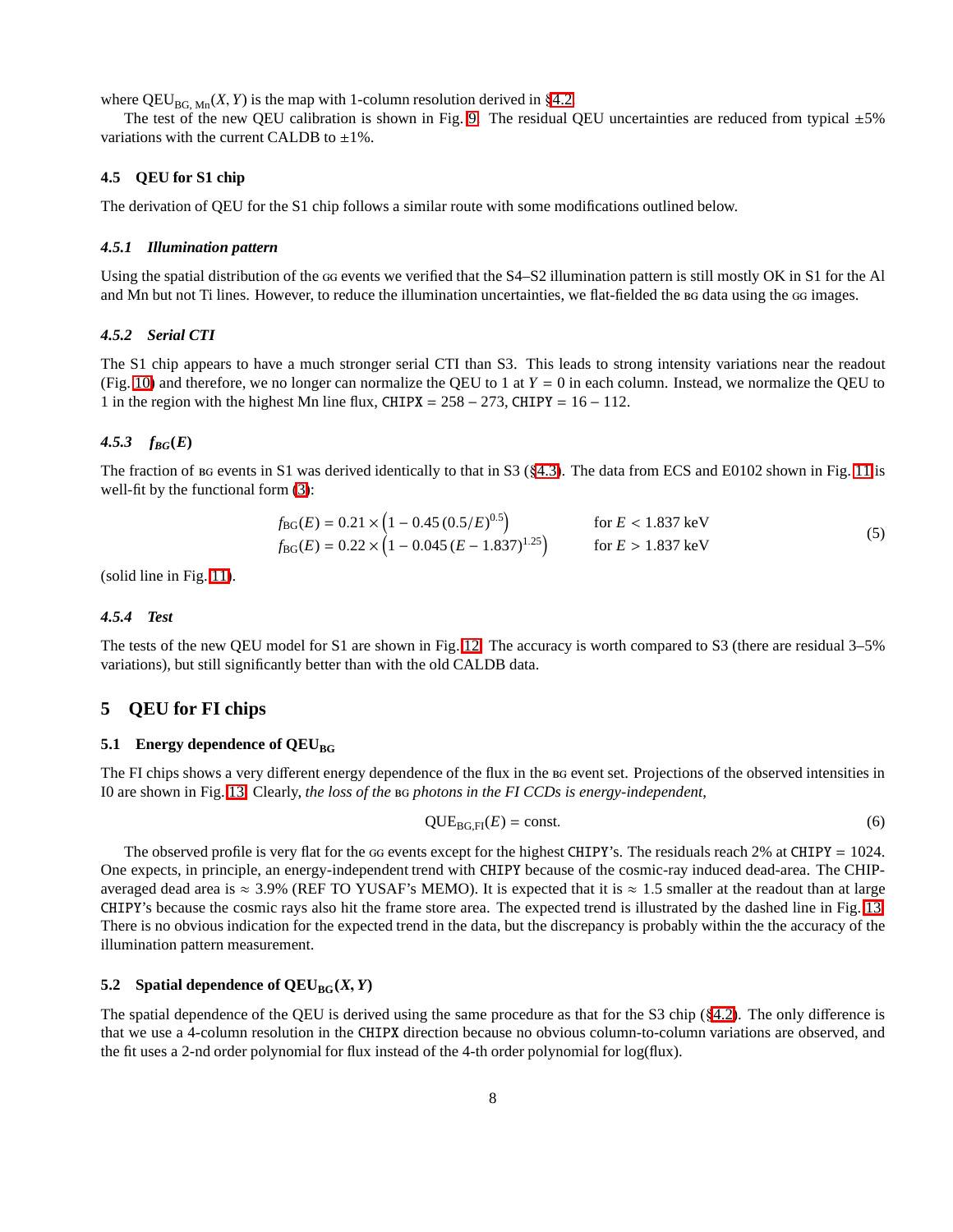

<span id="page-8-0"></span>Fig. 9— Test of the new QEU model for S3. The ECS images were flat-fielded using the QEU maps described here (left) and those from CALDB (right). The full color range from black to white is 0.9–1.1 in each panel. The old QEU calibration produces ±7% residuals. The residuals are down to 1% (*rms*) and 3% (maximum) with the new model.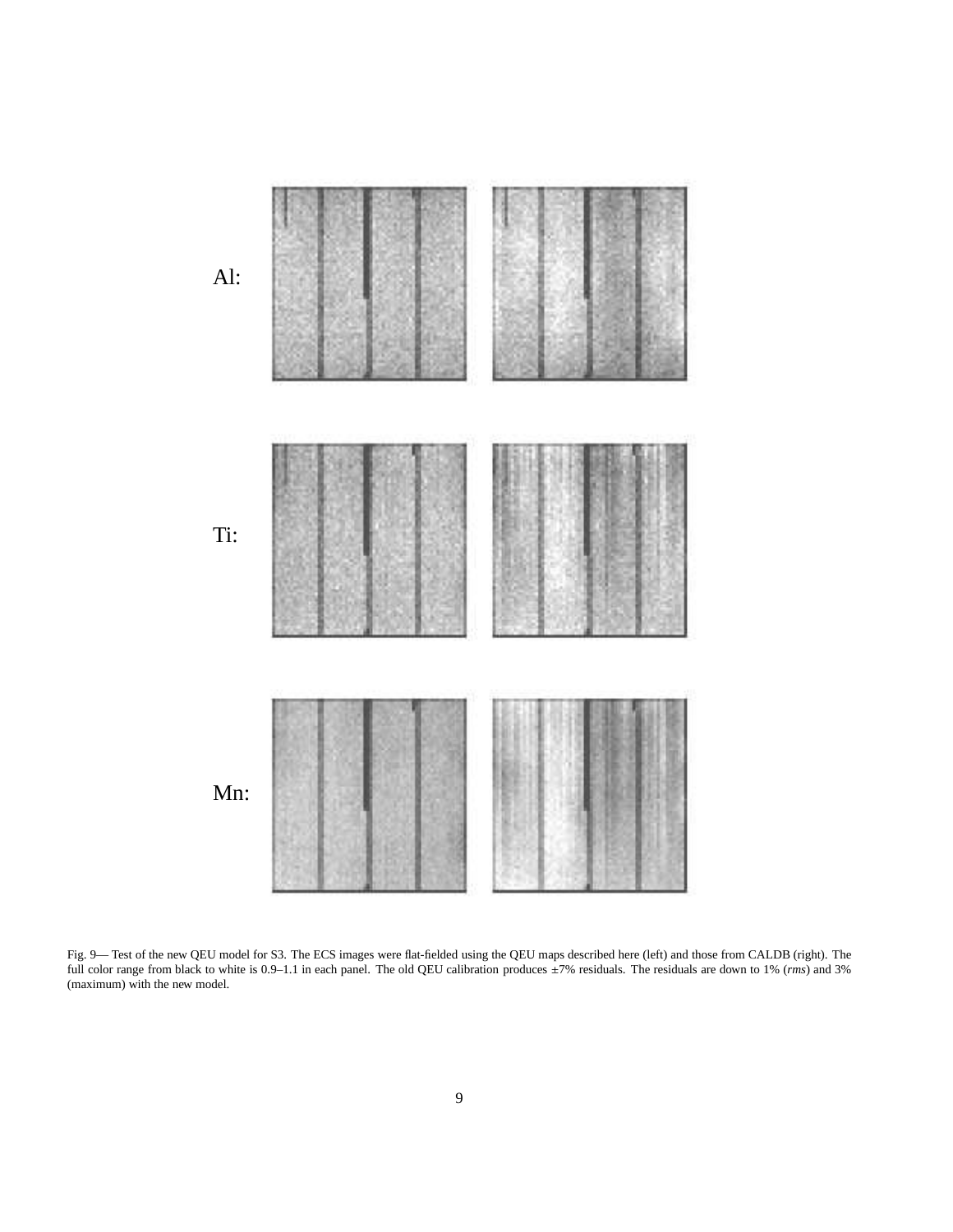



<span id="page-9-0"></span>Fig. 10— Image of the S1 chip in Mn (all grades). Note strong intensity variations near the readout likely caused by the serial CTI.

<span id="page-9-1"></span>Fig. 11— The fraction of the BG events in S1 as a function of energy. The data are for ECS (black filled circles) and E0102 (red). The solid line is the fit from eq. [\(5\)](#page-7-1) and the dotted line is from the *4*/*2*/*04* version.

#### <span id="page-9-2"></span>**5.3** Energy dependence of  $f_{BG}(E)$

Since the loss of  $B$  events is energy-independent in the FI CCDs,  $f_{B}$ <sub>G</sub> $(E)$  is the only term responsible for the dependence of QEU on energy. We derived  $f_{BG}(E)$  using the ECS data, and also observations of E0102 at low energies and G21.5 at high energies. The results are shown in Fig. [14.](#page-11-1) There is a jump in the BG fraction near 1.83 keV (the Si K-edge) so it is hard to describe it by a single smooth analytic function.

Instead, we can check if this energy dependence of the fraction is reproduced by the ACIS simulator. The simulator results are shown by the dashed line in Fig. [14.](#page-11-1) The jump at 1.83 keV is indeed expected, and the simulator describes the data very well below this energy. Above 1.83 keV, the simulator under-predicts the fraction but the general trend is very close to that observed. In fact, the simulator results adjusted by a factor of 1.25 above 1.83 keV provide an excellent fit to the data (solid line). We use the adjusted simulator results as the model for  $f_{BG}(E)$  in the FI CCDs.

The loss of flux in the BG events in the FI CCDs is only 10% or less (Fig. [13\)](#page-11-0). Therefore, a small uncertainty in  $f_{BG}(E)$  say,  $3\%$ , — results in only a 0.3% uncertainty in the final QEU calibration. The  $\pm 0.025\%$  band around the adapted model is shown by the dotted lines in Fig. [13.](#page-11-0) Clearly, the model accuracy is similar or better at most energies.

#### **5.4 Test**

<span id="page-9-3"></span>Collecting all pieces together, the QEU in the FI chips can be written as

$$
QEU_{FI}(X, Y, E) = 1 + f_{BG}(E) \times (QEU_{BG, Mn}(X, Y) - 1)
$$
\n
$$
(7)
$$

where  $f_{BG}(E)$  is from the adjusted ACIS simulator results (§[5.3\)](#page-9-2). The test of the new QEU in ACIS-I and the S2 chip is presented in Fig. [15.](#page-12-0)

# **6 Calibration data**

The maps of the QEU correction for BG events is the basic ingredient of the new calibration. They have been stored in the file /data/alexey3/chandra3/CAL/qeu\_Mn\_bg.fits

with a spatial resolution of 1 CCD column along CHIPX (the real resolution is 4 CCD columns for the FI chips) and 16 rows along CHIPY. NOTE: the calibration in this file is fake for the S0, S4, and S5 chips ( $QEU = 1$ ).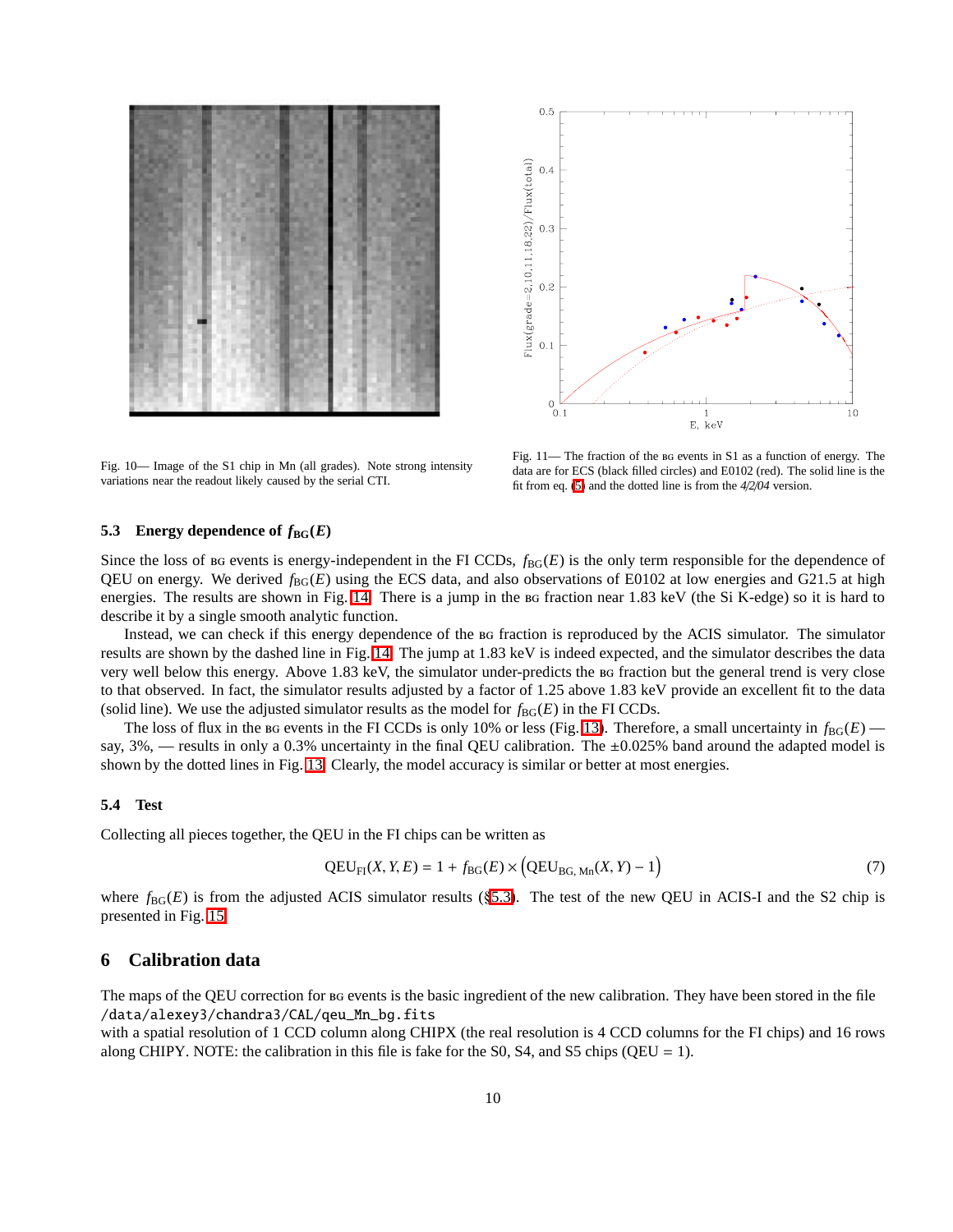

<span id="page-10-0"></span>Fig. 12— Test of the new QEU model for S1. The new QEU model is on the left and the CALDB results are on the right. The color scale is 0.85–1.15 in each panel. The residuals are  $\pm 10\%$  with the old calibration and  $\pm (3 - 5)\%$  with the new model.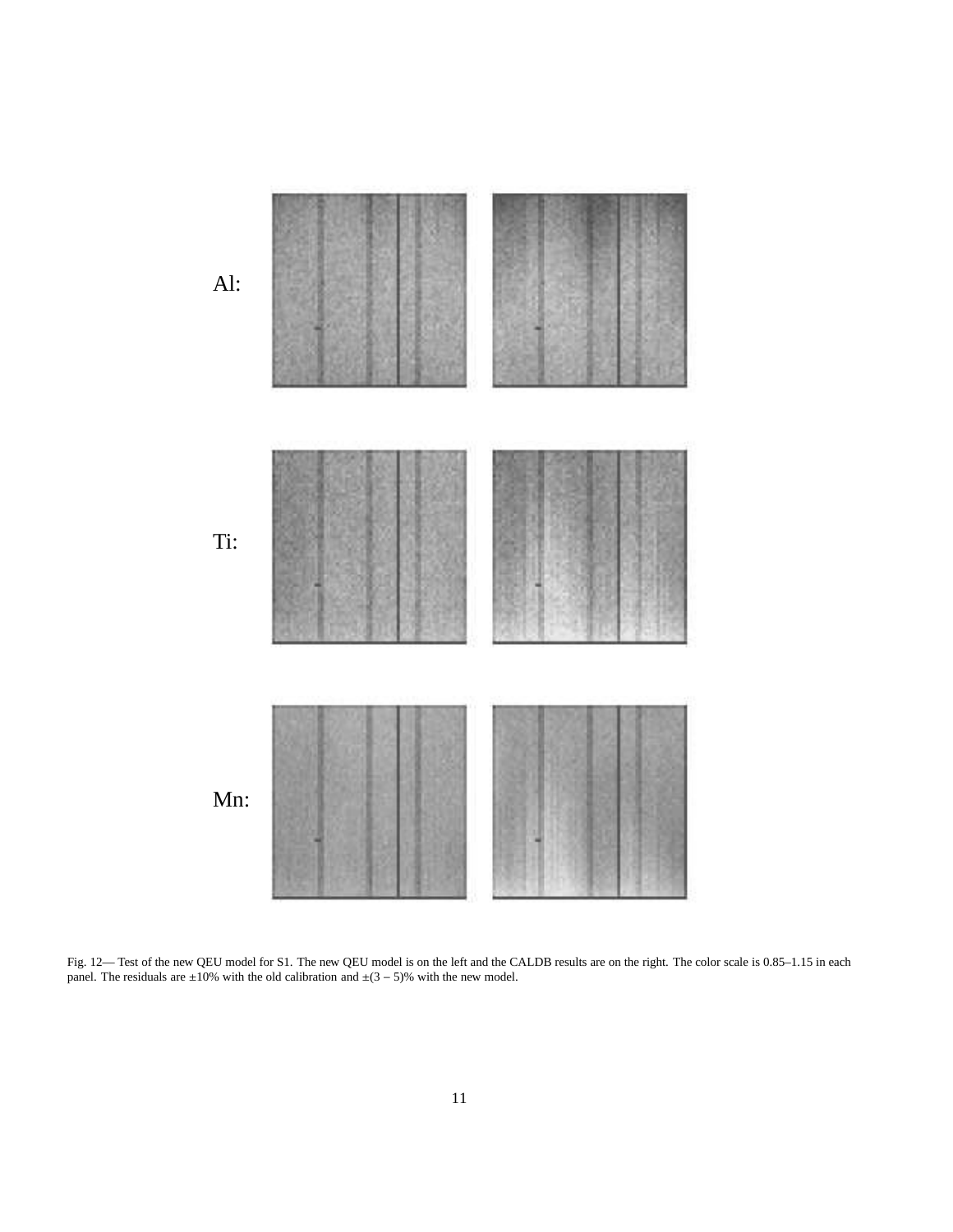

<span id="page-11-0"></span>Fig. 13— Projections of the observed ECS intensity in the I0 along the CHIPX axis. The solid histograms show the data for BG events in Al, Ti, and Mn (red, blue, and black, respectively). Projections for the GG events are shown by the dotted histograms. The decrease of the Al flux at low CHIPY is consistent with the higher OBF contamination in this region. The dashed line shows the trend expected from the dead area induced by the cosmic ray events. The dashed line shows the trend expected from the dead-area effect.



<span id="page-11-1"></span>Fig. 14— Observed energy dependence of the BG fraction in the FI CCDs. The data date for the ECS lines (filled circles), G21.5 (open blue circles), and E0102 (open red circles). The dashed line is the prediction from the ACIS simulator. The solid line is the same function but scaled by a factor of 1.25 above 1.83 keV (Si-K absorption edge). The dashed lines show variations by  $\pm 2.5$ % around the solid line.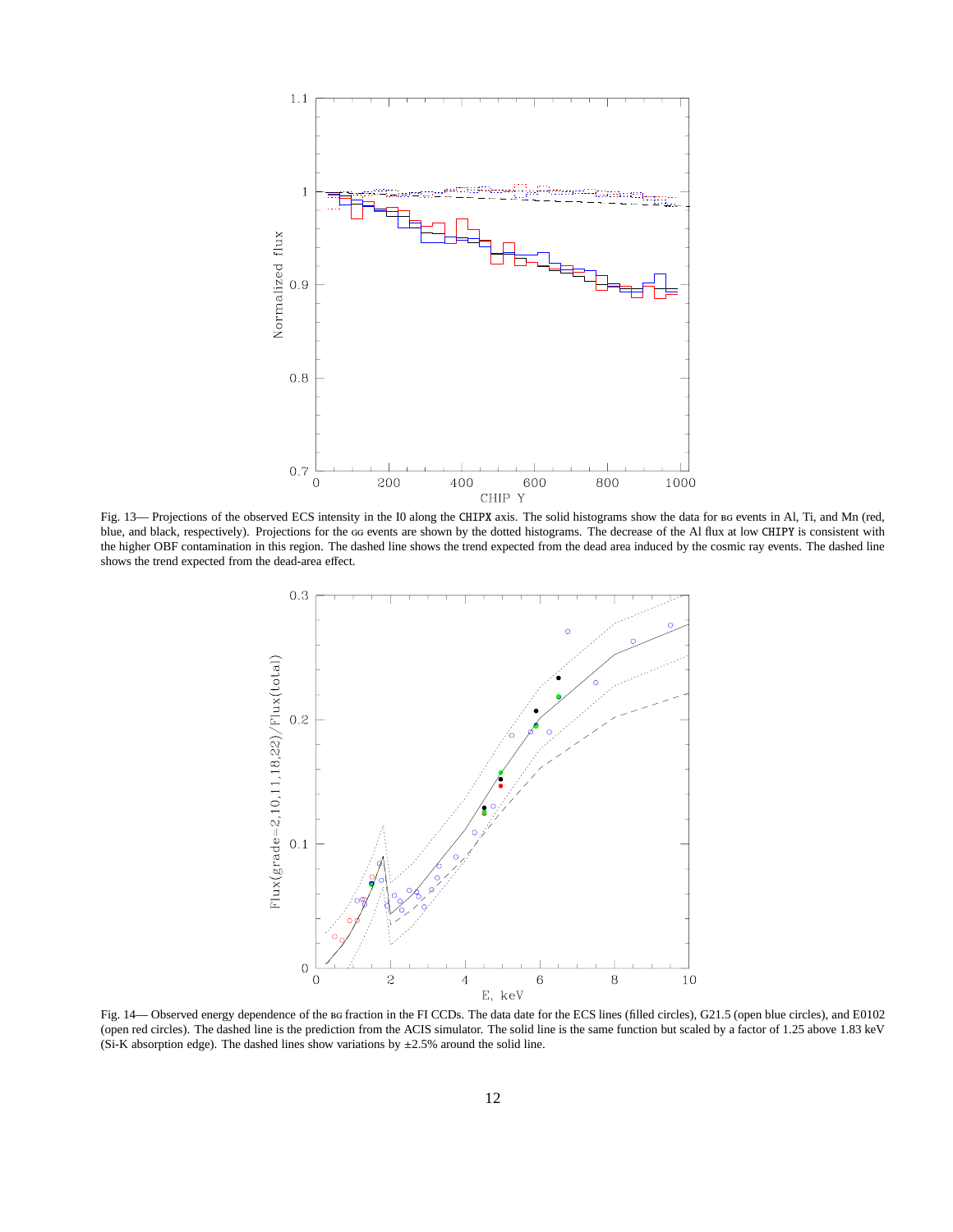

<span id="page-12-0"></span>Fig. 15— Tests of the new QEU model in the ACIS-I and S2 CCDs. The orientation is as in the "ACIS FLIGHT FOCAL PLANE" figure (I0 is top-left, S2 is bottom-left, and I3 is middle-right) and the color scale is from 0.9 to 1.1. There is an improvement at Mn where the variations are down to  $\pm 1\%$  (rms) or 2% (max) with the new model. The CALDB calibration produces +7%, −3% residuals in S2, and +4%, −2% in ACIS-I. The difference between the old and new models at Ti and Al are small, primarily because the corrections themselves are small. The structures visible at Al are caused by contamination on the OBF.